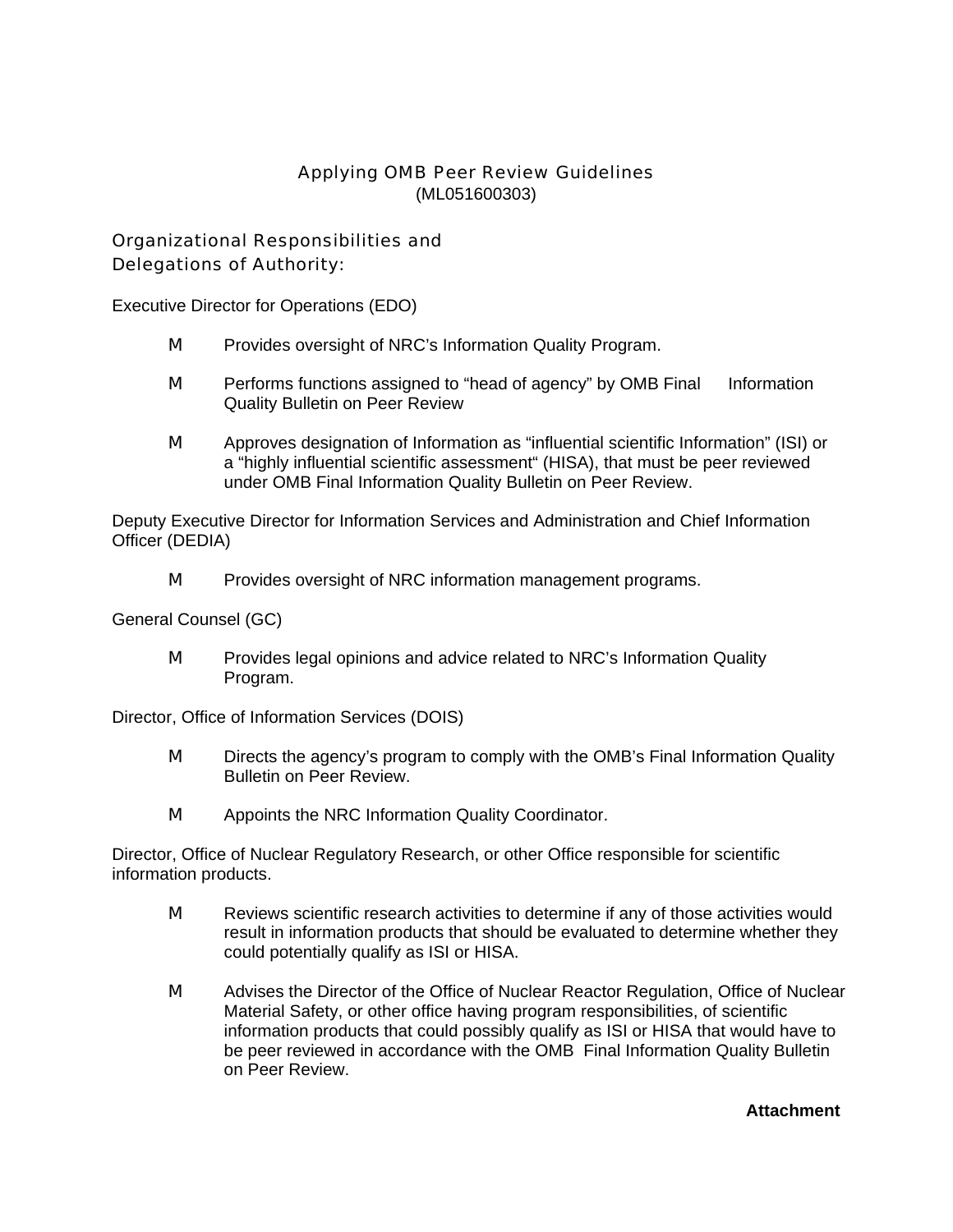- **M** Conducts peer review of scientific information products that the Executive Director for Operations states constitute ISI or HISA.
- **M** Appoints a Peer Review Coordinator.

Director, Office of Nuclear Reactor Regulation, Office of Nuclear Material Safety, and other office having program responsibilities.

- **M** Evaluates the potential impact of scientific information products to determine if the information products could qualify as ISI or HISA that should be peer reviewed in accordance with the OMB Final Information Quality Bulletin on Peer Review.
- **M** Recommends to Director, OIS, information products that the office determines qualify for peer review under OMB Final Information Quality Bulletin on Peer Review, and provides information to document how the information product qualifies.
- **M** Assists the office responsible for conducting the peer review in preparing the peer review plan and conducting the peer review.
- **M** Appoints a Peer Review Coordinator.

Information Quality Coordinator (IQC)

**M** Coordinates the agency's efforts to comply with the OMB's Final Information Quality Bulletin on Peer Review.

Peer Review Coordinator (PRC)

- **M** Serves as office contact for processing the annual survey to identify information products that may qualify for peer review under OMB's Final Information Quality Bulletin on Peer Review.
- **M** Serves as principal contact for the semiannual update to the Peer Review Agenda.
- **M** Serves as principal contact for updates to a Peer Review Plan.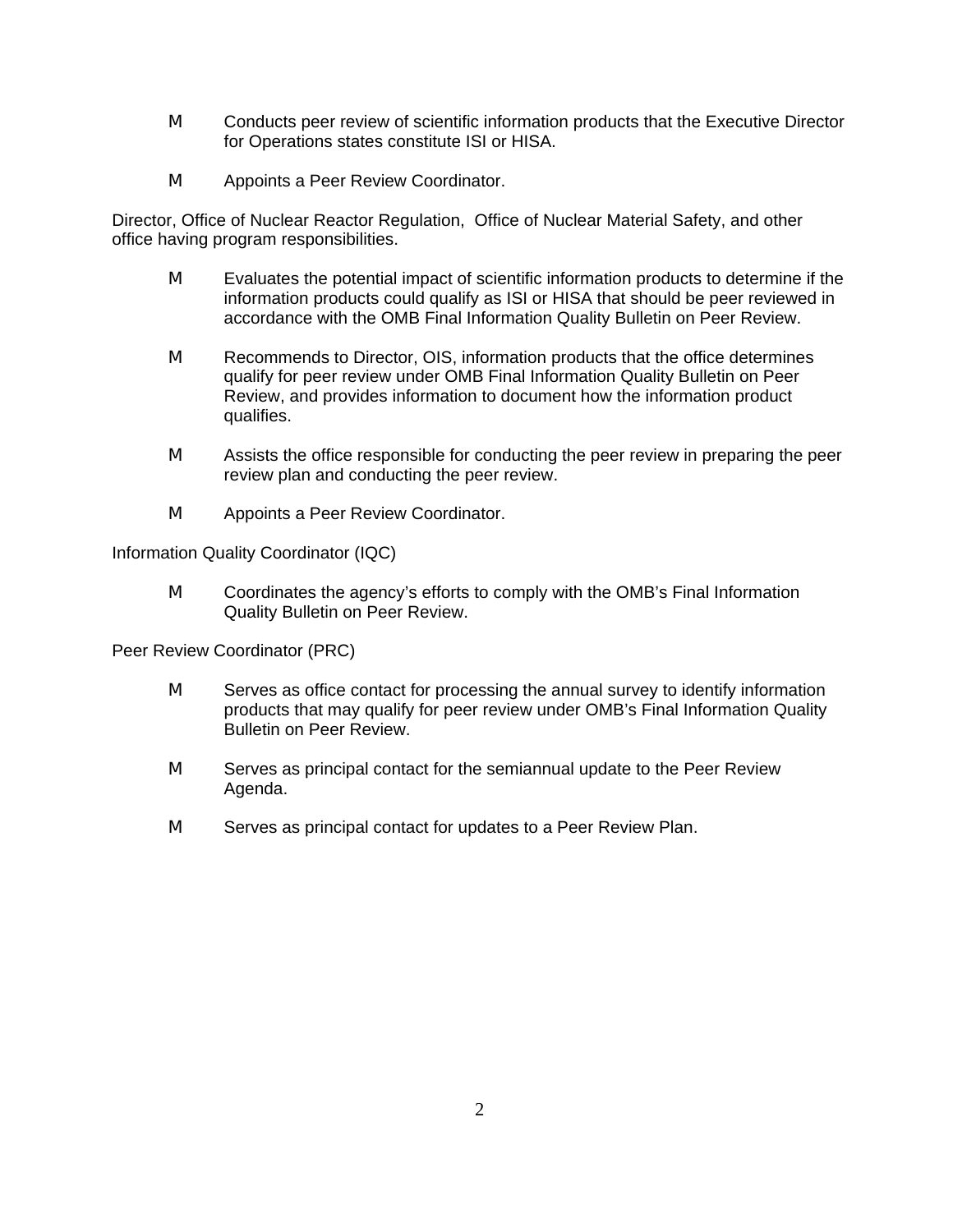# Procedures:

# **A. Identification of Scientific Information Subject to OMB Peer Review Guidelines**

### 1. Introduction

On January 14, 2005, the Office of Management and Budget (OMB) issued the Final Information Quality Bulletin on Peer Review (70 FR 2664), hereinafter referred to as the OMB bulletin. The OMB bulletin (Exhibit 1) contains guidelines for conducting peer review of information that qualifies as "influential scientific information (ISI)" or a "highly influential scientific assessment"(HISA). The guidelines require that an agency post to its public Web site an agenda of peer review plans, describing all planned and ongoing peer reviews of information products qualifying as ISI and "highly influential scientific assessments." The agenda is to be updated at least semiannually. For each peer review, the agency is required to prepare a peer review plan and post the plan to its public Web site. Also, each agency must provide an annual report to OMB by December 15 of each year.

#### 2. Definitions

- a. ''Scientific information'' means factual inputs, data, models, analyses, technical information, or scientific assessments related to such disciplines as the behavioral and social sciences, public health and medical sciences, life and earth sciences, engineering, or physical sciences. This definition includes any communication or representation of knowledge such as facts or data, in any medium or form, including textual, numerical, graphic, cartographic, narrative, or audiovisual forms. This definition includes information that an agency disseminates from a Web page but does not include the provision of hyperlinks on a Web page to information that others disseminate. This definition excludes opinions, where the agency's presentation makes clear that an individual's opinion, rather than a statement of fact or of the agency's findings and conclusions, is being offered.
- b. ''Influential scientific information'' means scientific information the agency reasonably can determine will have or does have a clear and substantial impact on important public policies or the private sector. Influential information, as defined in the NRC Information Quality Guidelines is information that forms the technical basis for a substantive rulemaking that has substantial impact on an industry. On a case-by-case basis, information that supports other regulatory actions or decisions may be deemed "influential."

In determining what constitutes influential scientific information, the NRC Information Quality Guidelines state that NRC considers two principal factors:

> The information must have a clear and substantial impact that has a high probability of occurring.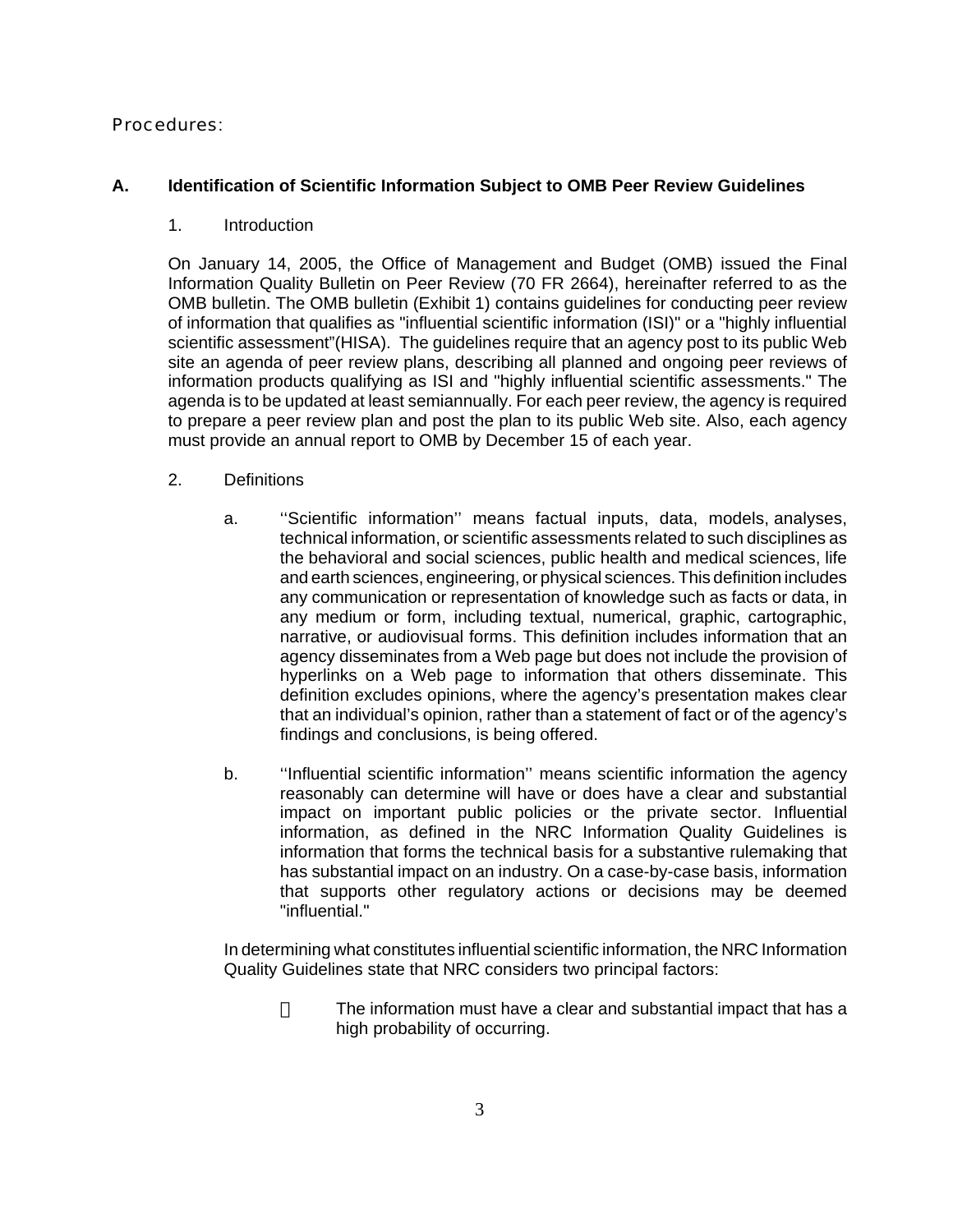The information must impact regulatory decisions affecting a broad class of applicants or licensees.

- Note: There is a presumption that a "Major Rule" defined in the Congressional Review Act (see 5 U.S.C. §804 (2)) that is based on scientific information would be influential (for example >\$100 million impact)
- c. "Scientific assessment" is one type of scientific information and means an evaluation of a body of scientific or technical knowledge, which typically synthesizes multiple factual inputs, data, models, assumptions, and/or applies best professional judgment to bridge uncertainties in the available information. These assessments include, but are not limited to, state-ofscience reports; technology assessments; weight-of-evidence analyses; meta-analyses; health, safety, or ecological risk assessments; toxicological characterizations of substances; integrated assessment models; hazard determinations; or exposure assessments. Such assessments often draw upon knowledge from multiple disciplines. Typically, the data and models used in scientific assessments have already been subject to some form of peer review (e.g., refereed journal peer review or peer review under Section II of the OMB bulletin).
- d. "Highly influential scientific assessment" is a scientific assessment utilized as the basis of a rulemaking or regulatory action that NRC or the Administrator, Office of Information and Regulatory Affairs, OMB, determines could have a potential impact of more than \$500 million in any single year on either the public or private sector or that the action represents a novel, controversial, or precedent-setting approach, or has significant interagency interest.
- 3. Annual Survey

A flow chart, Peer Review Identification Process, summarizing the annual process for identifying scientific information that may qualify for peer review under the OMB Final Bulletin on Peer Review is shown in Exhibit 2.

a. Initiation of the Survey

The Director, Office of Information Services (OIS) prior to September 1 of each year will survey NRC offices to determine if those offices will likely disseminate information within the next three years that will qualify as ISI or a "highly influential scientific assessment."

b. Identification of Potential Information Products

The Office of Research and any other office involved in scientific research will review their scientific research activities to determine if any of those activities would result in information products that should be evaluated to determine whether they could potentially qualify as ISI or a "highly influential scientific assessment." The information products identified are to be referred to the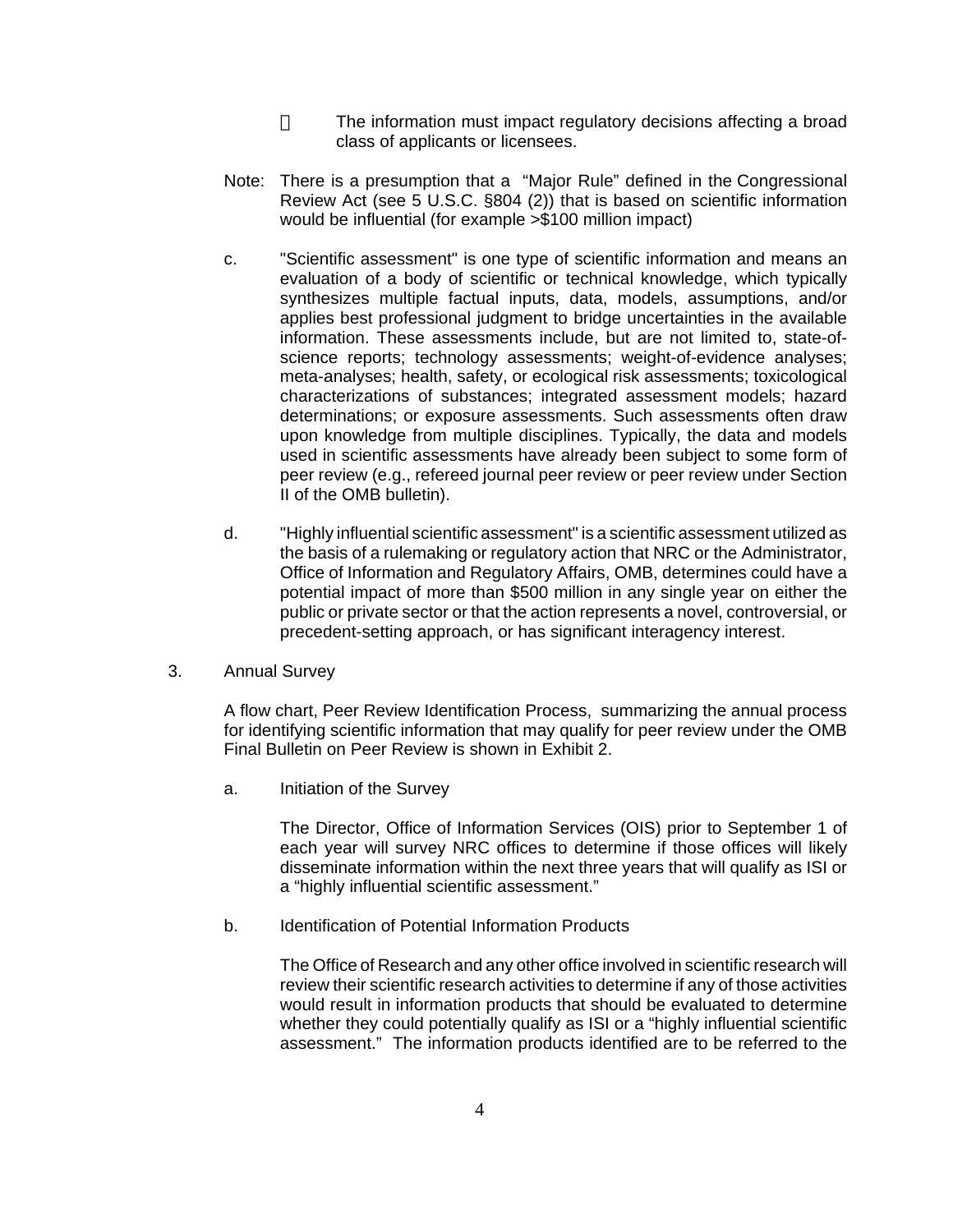Office of Nuclear Reactor Regulation (NRR) or the Office of Nuclear Material Safety and Safeguards (NMSS), as appropriate.

c. Evaluation of Impact

NRR and NMSS will evaluate information products identified as potentially qualifying as ISI or a "highly influential scientific assessment," to determine if the information product may be utilized to support a rulemaking or other regulatory action resulting in a substantial impact on an industry or class of applicants or licensees, thus requiring a peer review under OMB peer review guidelines.

4. Office Response

If NRR or NMSS identifies an information product that the office believes may qualify as ISI or a HISA, the Office Director will inform RES or another office responsible for the information product and will provide to the Director, OIS, the following information:

- a. A description of the scientific information product (e.g., research reports, other Federal agency report, etc).
- b. The date when the scientific information is expected to be made public (e.g., published).
- c. The anticipated rulemaking or other regulatory action for which the information will form the technical basis.
- d. The projected time frame during which the proposed rule will be issued.
- e. The industry or class of licensees or applicants that will be affected.
- f. A description of the nature of the impact on the affected industry or class of applicants or licensees as follows:
	- (1) The anticipated increase in costs or reduction in costs (i.e. benefits) to the affected industry or applicants or licensees.
	- (2) The anticipated increase in costs or reduction in costs (i.e., benefits) to other private sector activities and the general public.
	- (3) The highest financial costs or benefits that may occur in a single year.
	- (4) Brief analysis describing why the impact meets the standard of "having a clear and substantial impact on regulatory decisions affecting a broad class of applicants or licensees."
- g. If the scientific information product constitutes a "highly influential scientific assessment," provide the following additional information: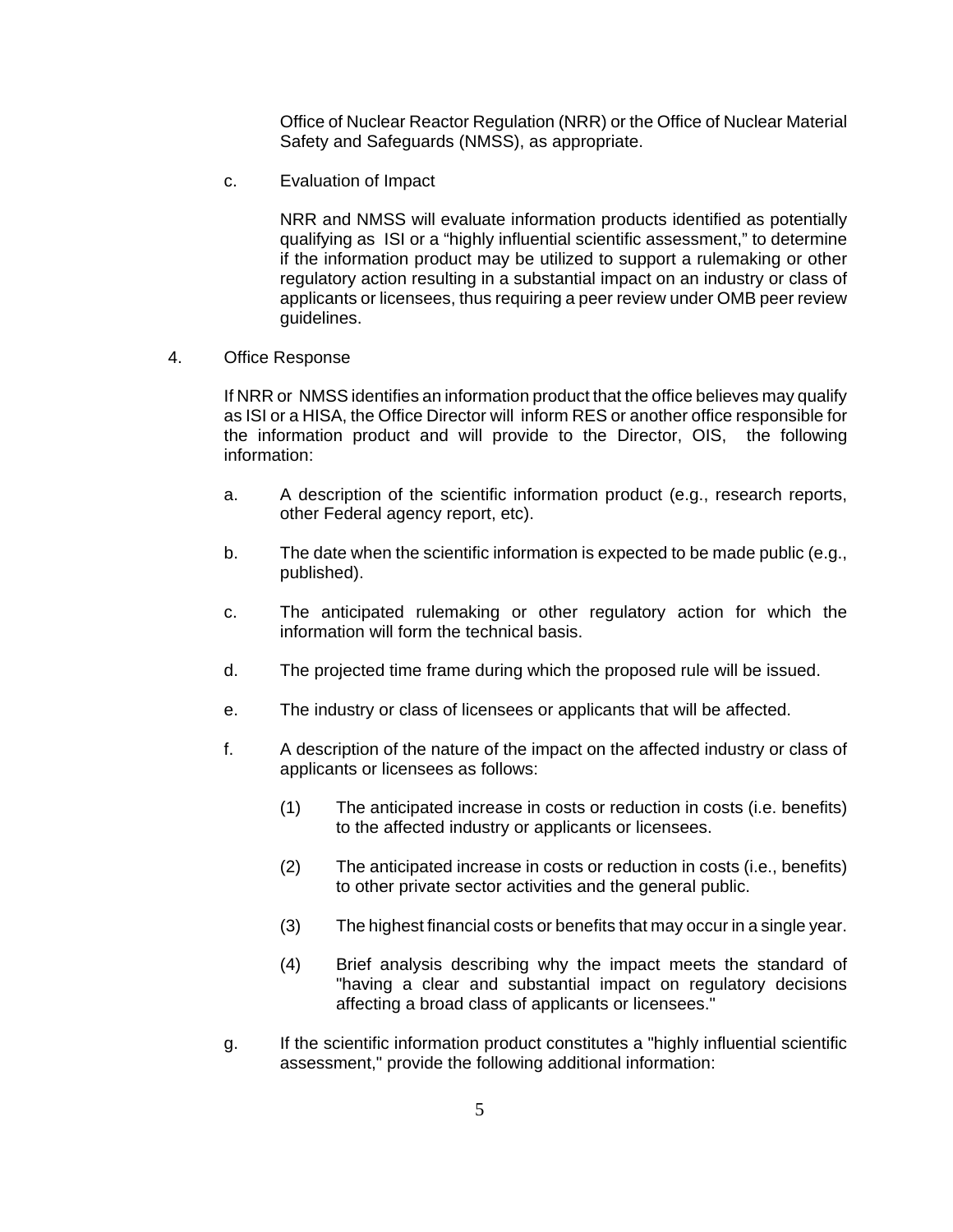- (1) The research products relied upon in the assessment and the type of peer review, if any, that was performed on those products.
- (2) Whether the financial impact will exceed \$500 million in any single year on either the public or private sector.
- (3) Whether the anticipated rulemaking or other regulatory action represents a novel, controversial, or precedent-setting approach, or has significant interagency interest.
- h. Whether the projected rulemaking or other regulatory action is likely to qualify as a "major rule" under the Congressional Review Act (see 5 U.S.C. §804 (2)). This act states that any rulemaking or other regulatory action that would result in, for example, at least a \$100 million impact on an industry in any year, must be reported as a "major rule."
- i. The NRC office that will be responsible for the peer review, if approved by the EDO.
- j. An estimate of the resources required to conduct the peer review, including NRC staff resources and contractor resources.
- k. Special circumstances, if any, the agency should consider that may merit deferral of the peer review or waiver of the requirement for a peer review. (See Section F of this part and OMB bulletin Section VIII.)
- l. Scientific information products that may qualify for peer review but are exempt under the OMB bulletin or the NRC Information Quality Guidelines. (See Section G of this part and OMB bulletin Section IX.)
- 5. Adequacy of an Office Response

The Director of OIS will review each office's response to ensure, for any information product recommended for designation as either ISI or a "highly influential scientific assessment," that the information required in Section 4 above provides an adequate basis for the EDO to determine if a peer review is required.

6. Formal Designation as "Influential Scientific Information" or a "Highly Influential Scientific Assessment"

The Director of OIS, on the basis of an office response, will submit a report to the EDO prior to November 1 of each year, recommending the regulatory actions and associated information products that qualify as ISI or as a "highly influential scientific assessment." This report will be coordinated with the offices responsible for the information products and regulatory actions.

The EDO will approve or disapprove the recommendation and provide the decision to the Director of OIS prior to December 1 of each year.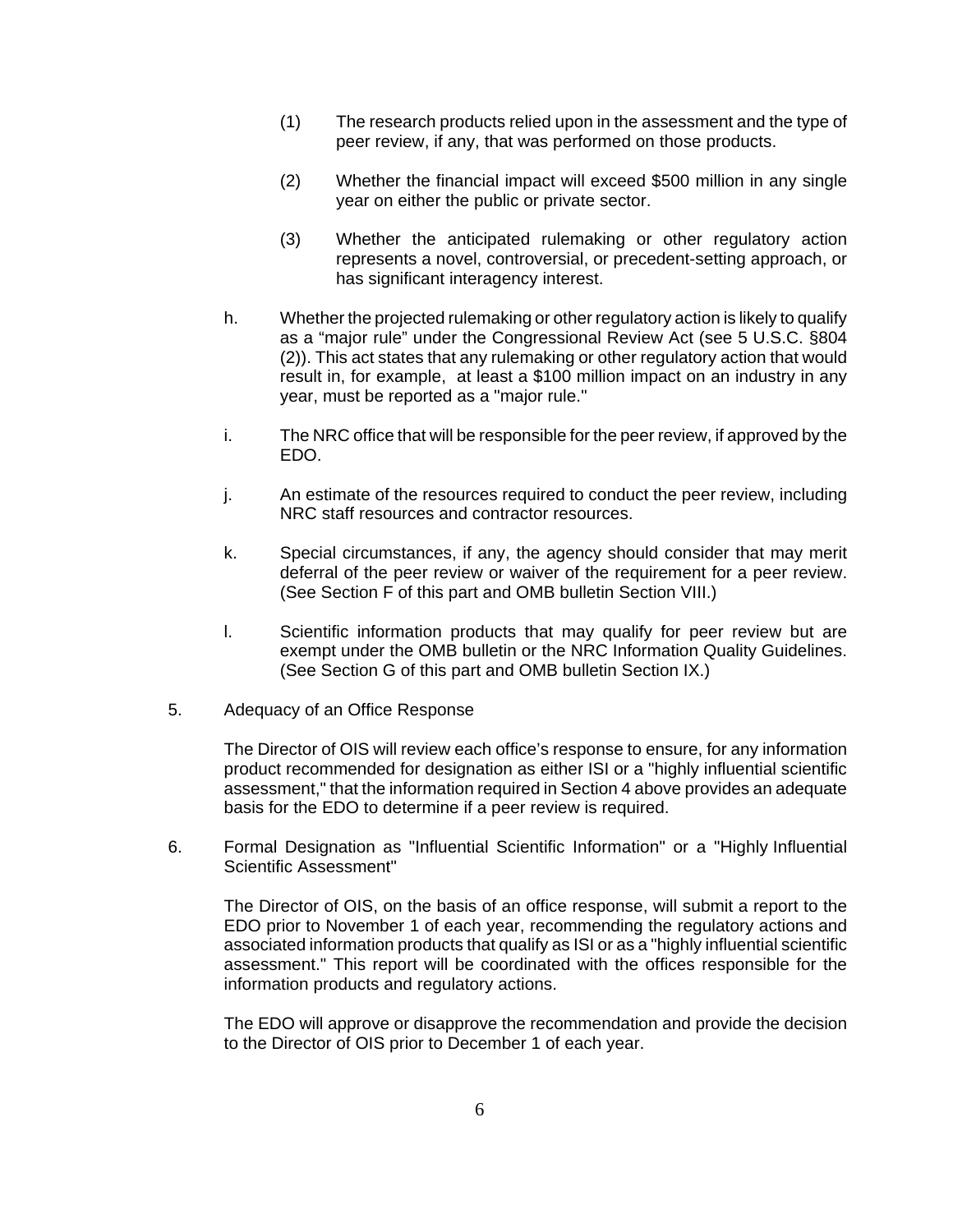7. Posting Peer Review on the NRC Public Web Site

On the basis of the EDO action, the Information Quality Coordinator will prepare and post an agenda of planned and ongoing peer reviews, if any, to the NRC public Web site. Where no peer reviews have been identified, a notice will made on the public Web site.

8. Semiannual Update of the Peer Review Agenda

 The Director of OIS will semiannually contact offices to update the status of the peer review agenda. If any information products are added, dropped, or changed from influential to highly influential or vice versa, OIS will obtain EDO approval before making the changes to the Web site.

### **B. Peer Review Plan**

1. Responsibility

Once the EDO provides a decision, the Director of OIS will request each office responsible for a qualifying information product to prepare a peer review plan. The office assigned responsibility for conducting the peer review will, within 120 days of the approval by the EDO of an information product as either ISI or a "highly influential scientific assessment," prepare a Peer Review Plan.

- 2. Contents of a Peer Review Plan
	- a. Include a beginning paragraph containing the title, subject and purpose of the planned report, as well as an agency contact to whom inquiries may be directed to learn the specifics of the plan;
	- b. Indicate the type of information product (influential scientific information or a highly influential scientific assessment);
	- c. Describe the timing of the review (including deferrals);
	- d. Describe whether the review will be conducted through a panel or individual letters (or whether an alternative procedure will be employed);
	- e. Describe whether there will be opportunities for the public to comment on the work product to be peer reviewed, and if so, how and when these opportunities will be provided;
	- f. Describe whether the agency will provide significant and relevant public comments to the peer reviewers before they conduct their review;
	- g. Describe the anticipated number of reviewers (3 or fewer; 4–10; or more than  $10$ ;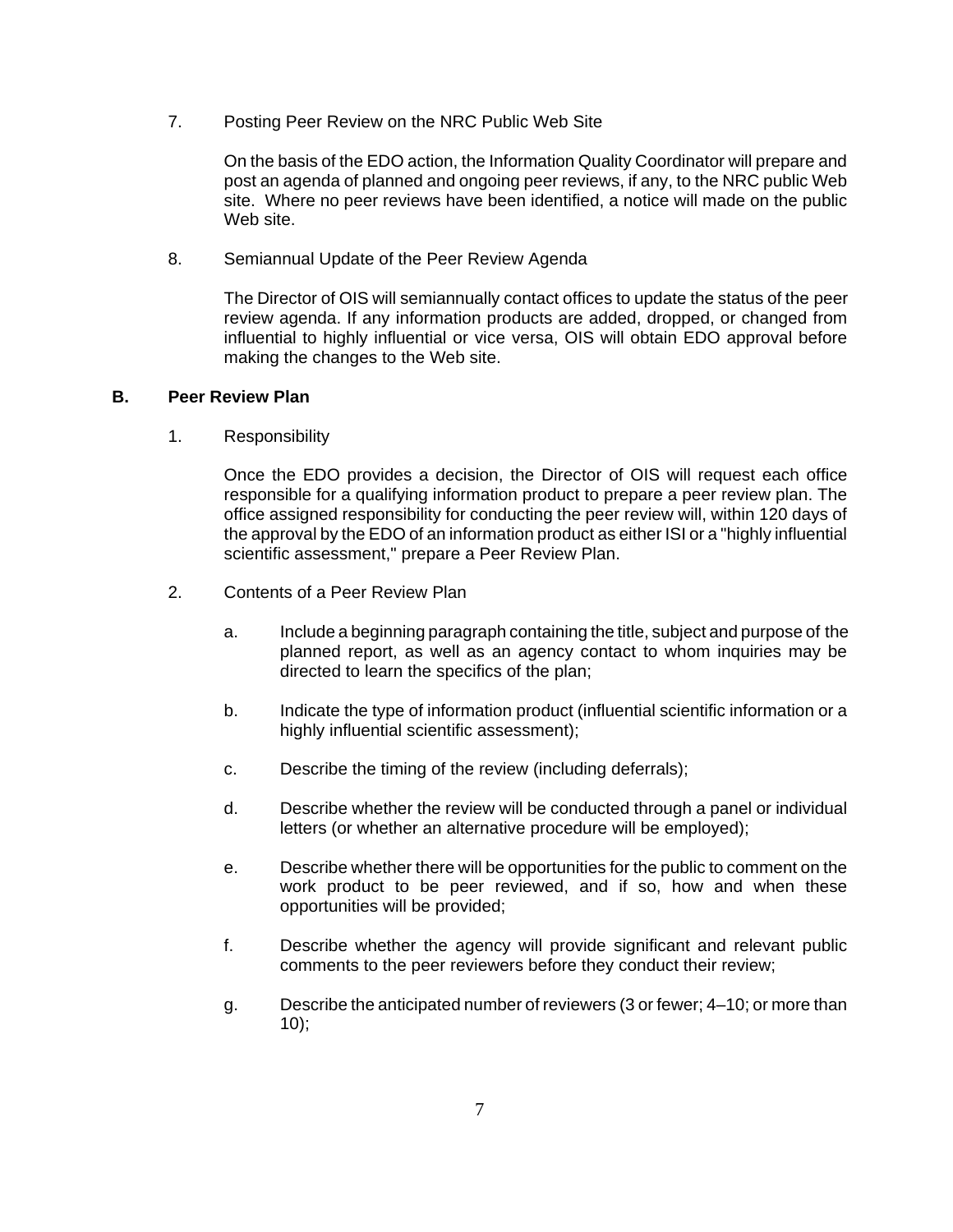- h. Give a succinct description of the primary disciplines or expertise needed in the review;
- i. Describe whether reviewers will be selected by a designated outside organization;
- j. Describe whether the public, including scientific or professional societies, will be asked to nominate potential peer reviewers; and
- k. Provide other information that OMB may request be included in a particular year's annual report, as communicated by OIS in the annual survey.
- 3. Posting the Peer Review Plan on the NRC Public Web site

The Peer Review Plan must be submitted to the Information Quality Coordinator who will post the plan on the NRC Public Web site.

#### **C. Conduct of Peer Reviews**

1. Influential Scientific Information

For that scientific information that the EDO has determined qualifies as "influential scientific information," the office director responsible for that information and resulting rulemaking or other regulatory action will conduct a peer review in accordance with requirements set forth in Section II of the OMB bulletin (Exhibit 2). Agencies are given broad discretion in determining what type of peer review is appropriate and what procedures should be employed to select appropriate reviewers. Any peer review for ISI must adhere to the guidance found in Section II of the OMB bulletin, highlights of which are set forth below.

- a. Peer Review Mechanisms: OMB Bulletin Section II.4
	- (1) Can range from individual letter reviews to panels.
	- (2) Considerations in selecting a peer review mechanism
		- (a) Novelty and complexity of the information to be reviewed.
		- (b) Importance of the information to the decision making.
		- (c) The extent of prior peer reviews.
		- (d) Expected benefits and costs of review.
		- (e) Transparency.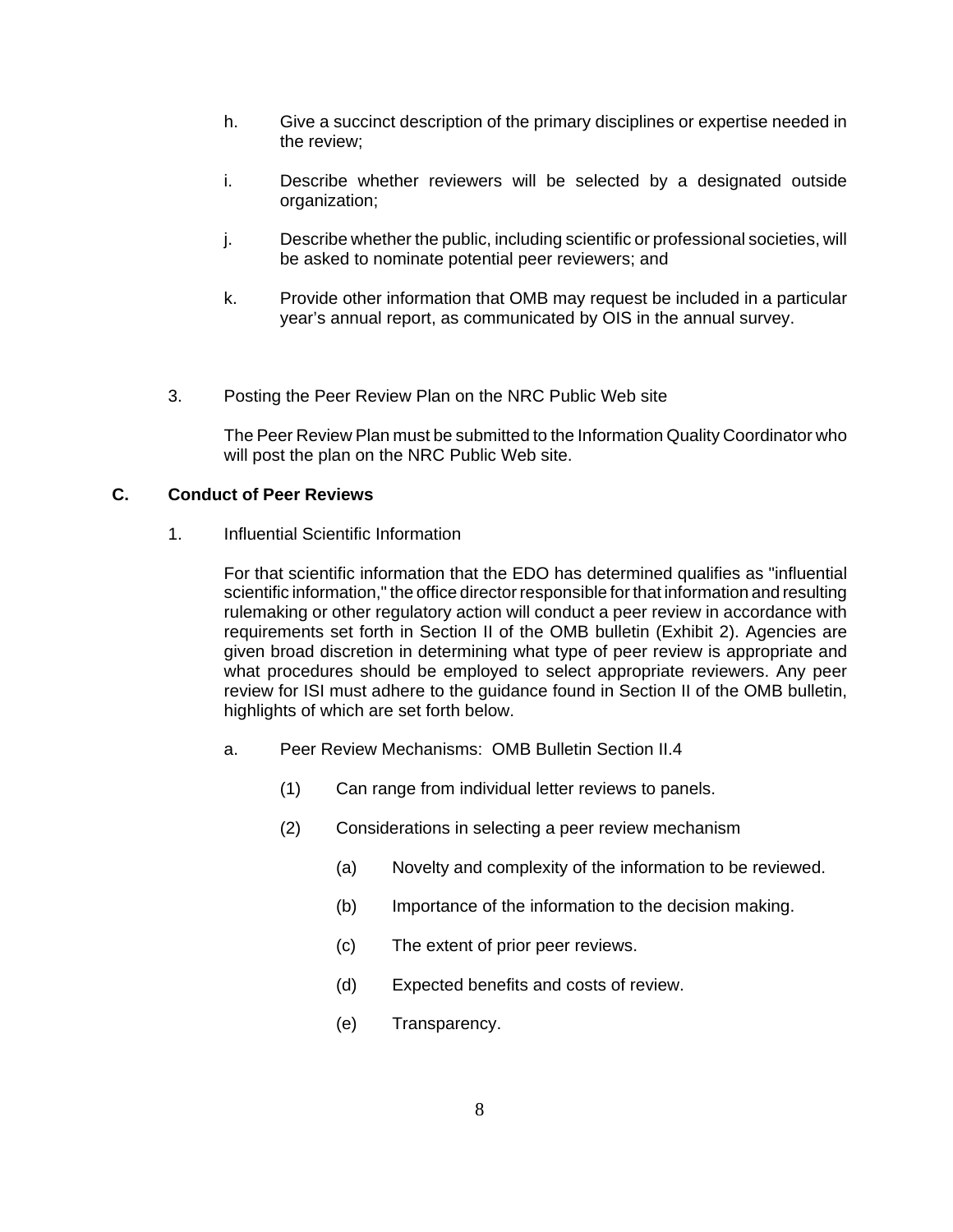- b. Scope of peer reviewer charge: The review will be solely of scientific and technical matters; policy determinations are left for the agency (OMB bulletin Section II.1).
- c. Requirement to inform peer reviewers of applicable Federal information quality standards: Access, objectivity, reproducibility, and other quality standards under Federal laws governing information access and quality: OMB Bulletin Section II.1.
- d. Adequacy of prior peer reviews: OMB bulletin Section II.2.
	- (1) No further peer review is required if prior peer reviews are adequate. Publication in a refereed scientific journal may mean that adequate peer review has been performed. The agency must determine if such a peer review is adequate.
	- (2) In determining whether further peer review is required, consider—
		- (a) Novelty and complexity of the information to be reviewed.
		- (b) Importance of the information to the decision making.
		- (c) The extent of prior peer reviews.
		- (d) Expected benefits and costs of the review.
	- (3) National Academy of Sciences (NAS) principal findings, conclusions, and recommendations are generally presumed to be adequately peer reviewed.
- e. Selection of reviewers: OMB bulletin Section II.3 and Supplementary Information
	- (1) Expertise (OMB bulletin Section II.3.a and Supplementary Information)
		- (a) Most important factor.
		- (b) Reviewers must represent a necessary spectrum of knowledge where information spans a variety of scientific disciplines.
		- (c) Consider requesting that the public, including scientific and professional societies, nominate potential reviewers.
	- (2) Balance (OMB bulletin Section II.3.a and Supplementary Information)
		- (a) Represent diversity of scientific perspectives relevant to the information.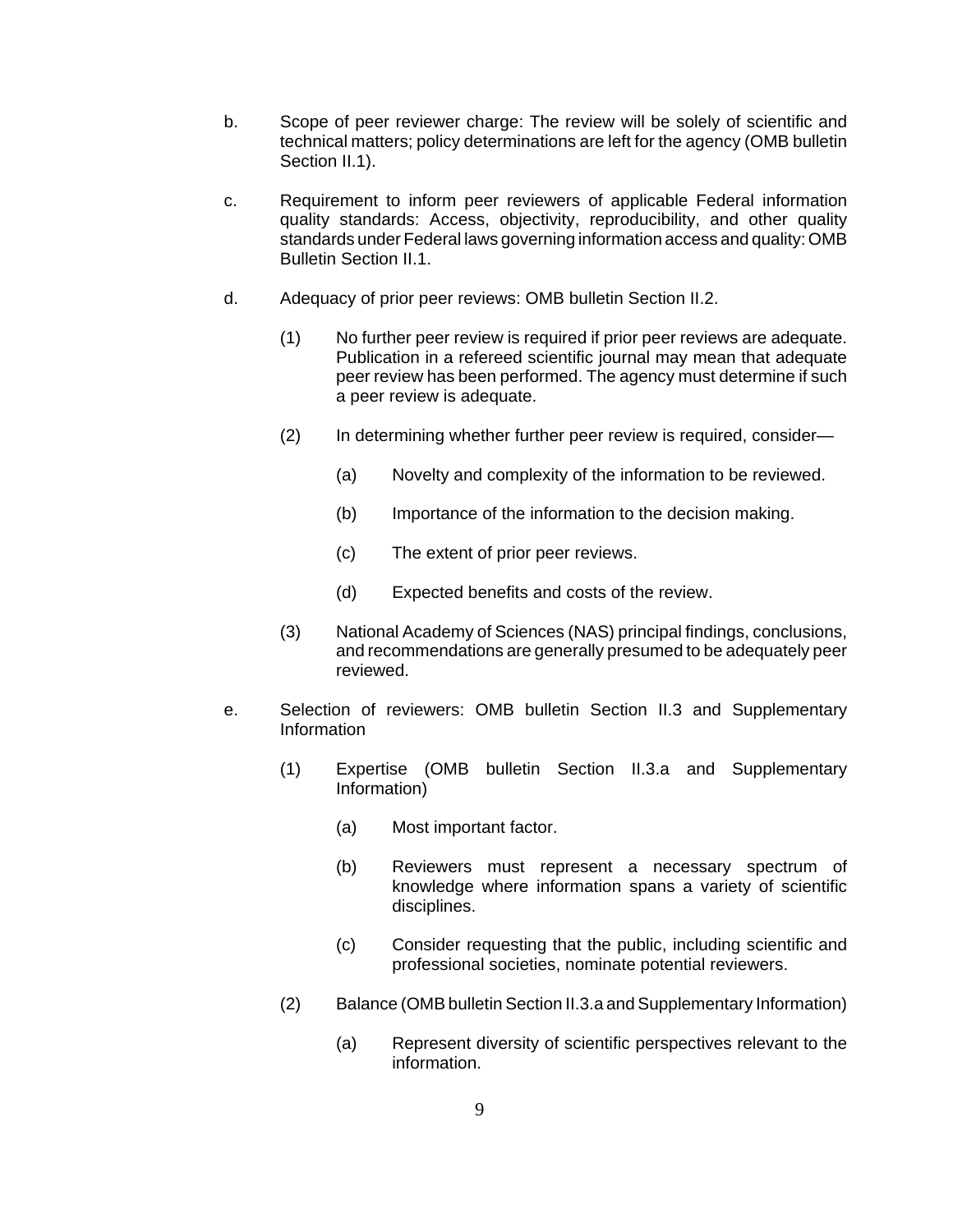- (b) NAS policy on committee composition is a useful guide, www.nationalacademies.org/coi/BI-COI\_FORM-o.pdf.
- (3) Independence (OMB bulletin Section II.3.c)
	- (a) Reviewer should not be involved in producing information.
	- (b) Careful evaluation required for use of NRC employees as peer reviewers.
	- (c) Careful evaluation required for Government-funded scientists — may differ for grantees vs. contractors. (Grantees considered more independent than contractors unless the contractor is used only to perform a peer review.)
	- (d) Rotate peer reviewers.
- (4) Conflict of interest (OMB bulletin Section II.3.b)
	- (a) Ensure financial arrangements and organizational relationships do not impair the individual's objectivity or create an unfair competitive advantage for a person or organization.
	- (b) Federal employees who serve as peer reviewers must comply with Federal ethics requirements.
	- (c) Adapt NAS policy for committee selection with respect to evaluating conflicts for potential non-Federal government peer reviewers.
- f. Public Participation: See OMB bulletin discussion on public participation
	- (1) Public comment is encouraged but not required for the peer review of "influential scientific information."
	- (2) Public comment can be obtained through a variety of means.
	- (3) Clearly specify the time period allowed for public comment.
- g. Transparency: OMB bulletin Section II.5, Peer Review Report

Peer reviewers will prepare a report that describes the nature of their review, findings, and conclusions, and will—

(a) include a verbatim copy of each reviewer's comments (either with or without attribution) or represent the views of the group as a whole, including any disparate and dissenting views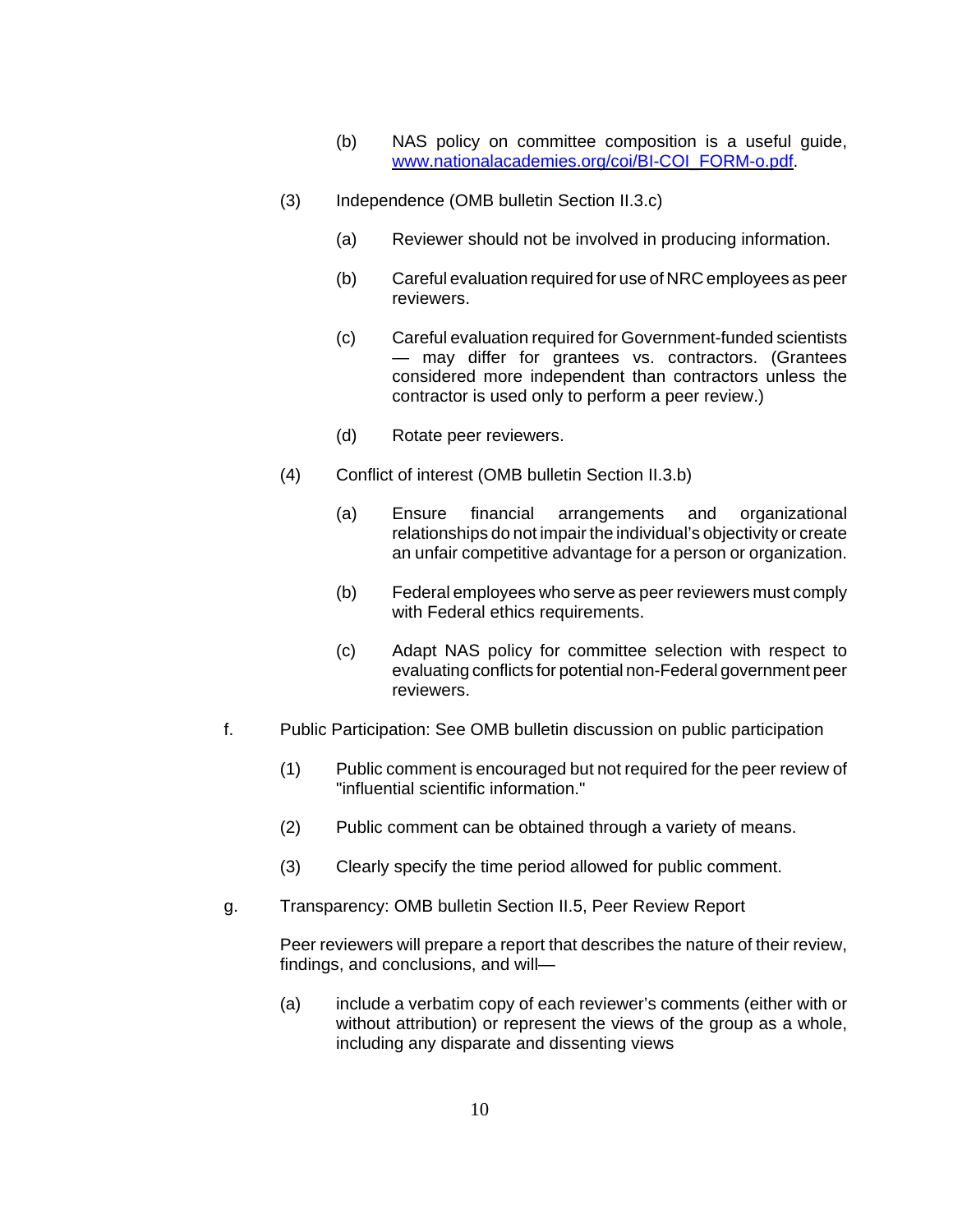- (b) include the names of reviewers and their organizational affiliations. Reviewers will be notified in advance about the extent of disclosure and attribution planned by the agency. Public attribution of specific reviewer comments is not mandated. Prior to public disclosure of this information, consult with the NRC Freedom of Information Act (FOIA)/Privacy Act Officer.
- (c) The peer review report should be posted to the agency Public Web site.
- (d) The peer review report should be discussed in the preamble of any related rulemaking and include the administrative record of the agency.
- h. Release of proprietary and other sensitive information to peer reviewers.

Consult the Office of the General Counsel if there is a need to disclose "proprietary" confidential commercial or financial information or intellectual property, or other sensitive unclassified information to the peer reviewers. The specific arrangements will depend on whether the peer reviewers are NRC employees, NRC consultants, other Federal employees, or NRC contractors.

i. Outside Management of Peer Review

The agency may commission independent entities to manage the peer review process, including selection of peer reviewers, in accordance with the OMB Bulletin.

2. Highly Influential Scientific Assessment

For that scientific information that the EDO has determined qualifies as a "highly influential scientific assessment," the office director responsible for that information and resulting rulemaking or other regulatory action will conduct a peer review in accordance with requirements set forth in Section III of the OMB bulletin (Exhibit 2). Section III of the OMB bulletin states that all the requirements in Section II (described in the preceding Subsection C.1) will be met for a peer review of a "highly influential scientific assessment," in addition to the requirements set forth in Section III. Section III should be consulted regarding additional requirements, the highlights of which are set forth below.

a. Presumption of peer review adequacy of NAS official reports

There is a general presumption that principal findings, conclusions, and recommendations in official reports of the NAS require no further peer review.

- b. Selection of peer reviewers
	- (1) Expertise and balance in selection of reviewers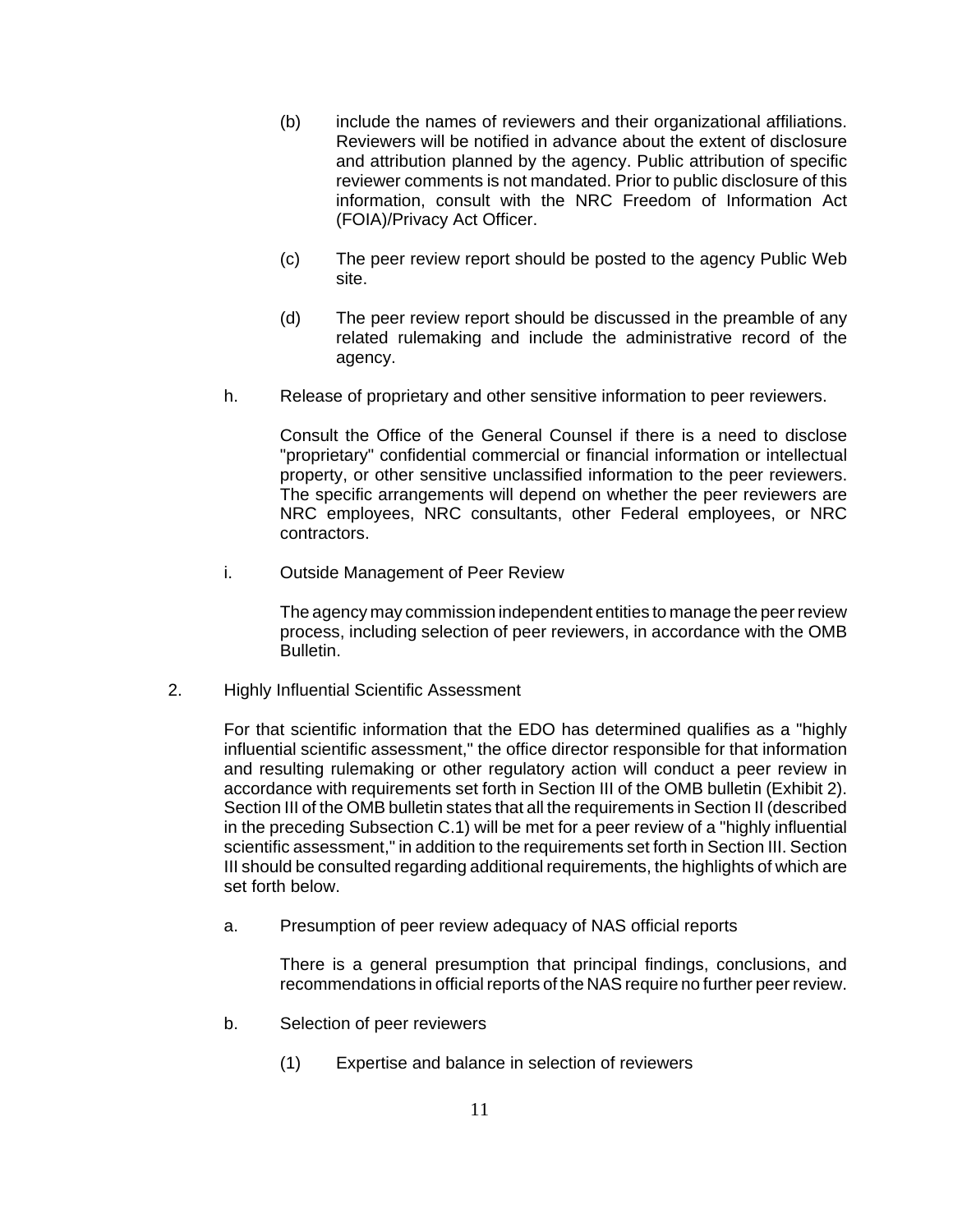- (a) Require expertise, experience, and skills, including specialists from multiple disciplines, as necessary.
- (b) Group of reviewers will be sufficiently broad and diverse to fairly represent the relevant scientific and technical perspectives and fields of knowledge.
- (c) Agencies will consider requesting that the public, including scientific and professional societies, nominate potential reviewers.
- (2) Conflicts of interests
	- (a) Federal Government employees serving as reviewers must meet Federal ethics requirements; for non-Federal government employees, adopt NAS policy on committee selection for evaluating potential conflicts.
	- (b) For scientific assessments relevant to specific regulations, a reviewer's financial ties to regulated entities and other stakeholders will be carefully examined.
- (3) Independence

Participation of scientists employed by the sponsoring agency is barred unless employment is only for conducting the peer review or qualifies for an exception by applying the NAS criteria for evaluating use of "employees of sponsors."

Refer to Section III.c of the OMB bulletin if an exception is needed.

(4) Rotation of peer reviewers

Repeated use of the same reviewers on multiple assessments needs to be avoided unless it is essential and reviewers cannot be obtained elsewhere.

c. Peer review access to information

Agencies are to provide peer reviewers access to sufficient information, including background information about key studies and models, to enable them to understand the data, analytic procedures, and assumptions used to support the key findings or conclusions of the draft scientific assessment. Consult the Office of the General Counsel if there is a need to disclose "proprietary" confidential commercial or financial information or intellectual property, or other sensitive unclassified information to the peer reviewers.

d. Public participation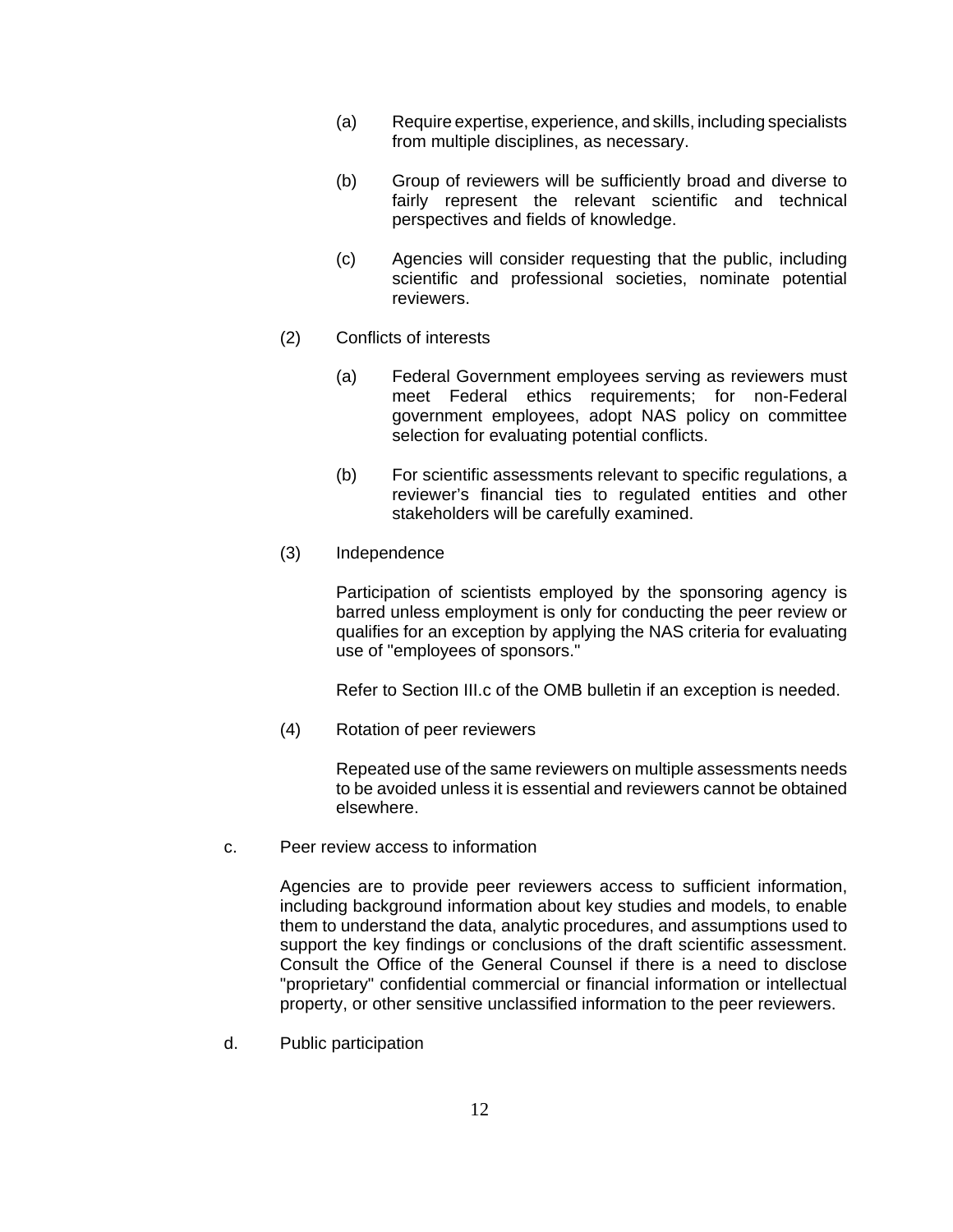- (1) Where feasible and appropriate, the draft scientific assessment being peer reviewed will be made available to the public for comment at the same time it is submitted to the peer reviewers, or during the time the peer review is being conducted.
- (2) Public comment can be made by oral presentation or in writing before the peer reviewers.
- (3) Peers reviewers, whenever practicable, are to be provided access to public comments on the draft scientific assessment.
- (4) Time limits on public participation will be clearly specified
- e. Transparency: peer review report

A peer review report will be prepared and include—

- (1) Information required by OMB bulletin Section II.5.
- (2) The charge (i.e., instructions) given the peer reviewers.
- (3) Short paragraph on both the credentials and relevant experiences of each peer reviewer. Prior to public disclosure of this information, consult with the NRC FOIA/Privacy Act Officer.
- (4) Agency written response to the peer review explaining—
	- (a) Agency agreement or disagreement with the views expressed in the report.
	- (b) The actions the agency has undertaken or will undertake in response to the report.
	- (c) The reasons the agency believes those actions satisfy the key concerns stated in the report.
- (5) The peer review report will be disseminated on the agency's Web site with the related material specified in OMB bulletin Section II.5.
- f. Agencies have the option to commission independent entities to manage the peer review process, including the selection of peer reviewers.

# **D. Administrative Record Certification**

The NRC Information Quality Coordinator will, when NRC relies on ISI or a HISA to support a regulatory action, maintain an administrative record for that action including a certification, that is, a statement that explains how the agency has complied with the requirements of the OMB bulletin and the applicable information quality guidelines, along with relevant materials. This certification will also be maintained in the administrative record for the action.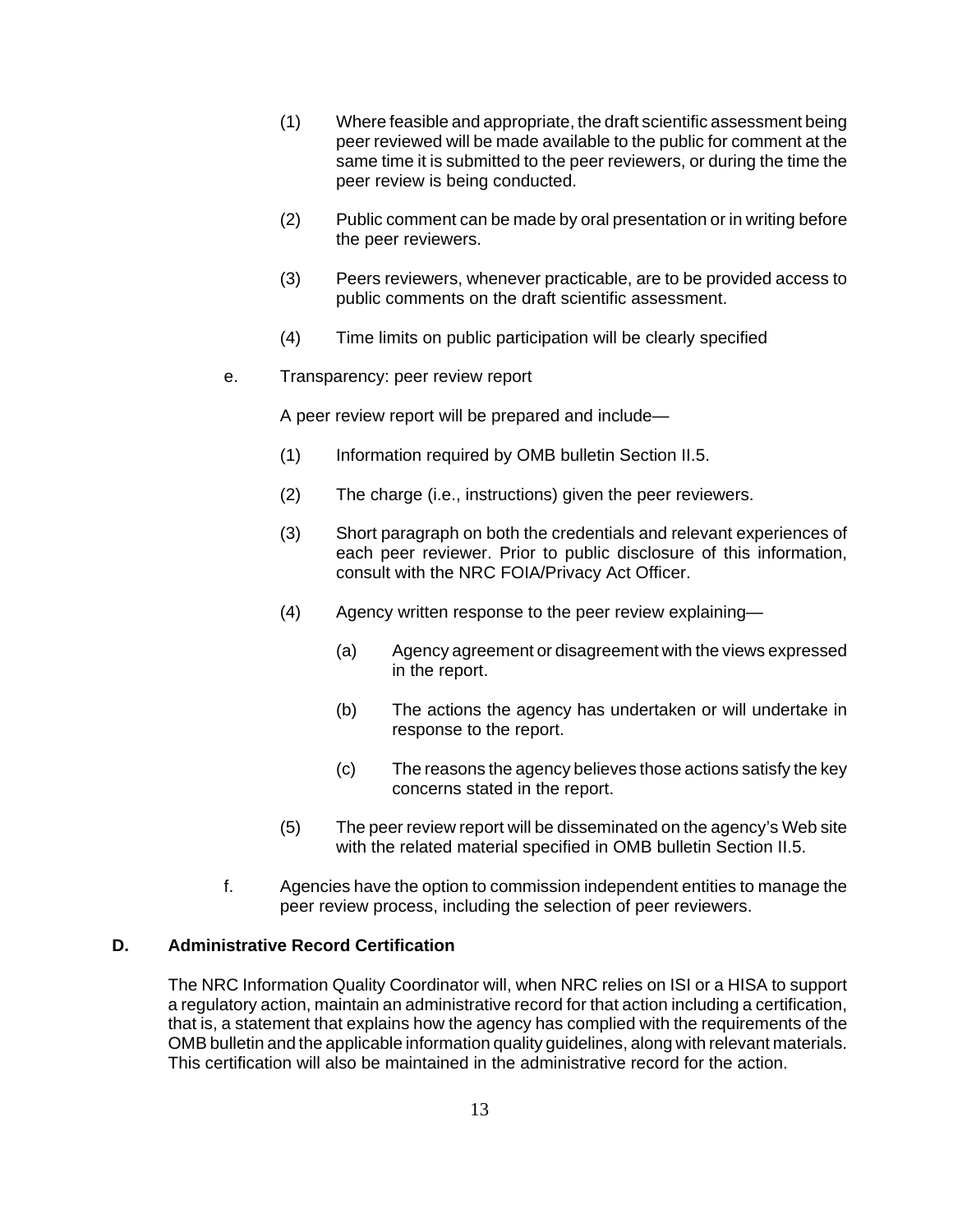## **E. Alternatives Procedures To Comply With Peer Review Requirements in the OMB Final Information Quality Bulletin on Peer Review. (Consult OMB Bulletin Section IV)**

The following alternatives are available:

- 1. Rely on the principal findings, conclusions, and recommendations of a report produced by NAS.
- 2. Commission NAS to peer review an agency's draft scientific information.
- 3. Employ an alternative scientific procedure or process, specifically approved by the Director of Office of Information and Regulatory Affairs, OMB.

# **F. Waivers and Deferrals of Certain Requirements**

The OMB bulletin provides for waivers and deferrals of the requirements in Sections II and III of the bulletin as follows:

- 1. Deferral of peer review is allowed usually because of the need to comply with legal deadlines.
- 2. Waiver of the requirements is allowed in some instances (See OMB bulletin Section VIII)
- 3. Deferrals and waivers must have a compelling rationale, and be made by the agency head.
- 4. OMB bulletin notes deferrals and waivers should seldom be warranted.

### **G. Exemptions**

The agency does not need to have a peer review conducted on an information product that is exempt from the application of Sections II and III of the OMB bulletin. To be exempt, an information product must qualify under one of the exemptions set forth in OMB bulletin Section IX that are summarized below:

- 1. Related to certain national security, foreign affairs, negotiations involving international treaties and trade where compliance with the OMB bulletin would interfere with the need for secrecy or promptness.
- 2. Information disseminated in the course of an individual agency adjudication or permit proceeding unless the agency determines that peer review is practical and appropriate and that the influential dissemination is scientifically or technically novel or likely to have precedent-setting influence on future adjudications and/or permit proceedings.
- 3 A health or safety dissemination where the agency determines that the dissemination is time-sensitive.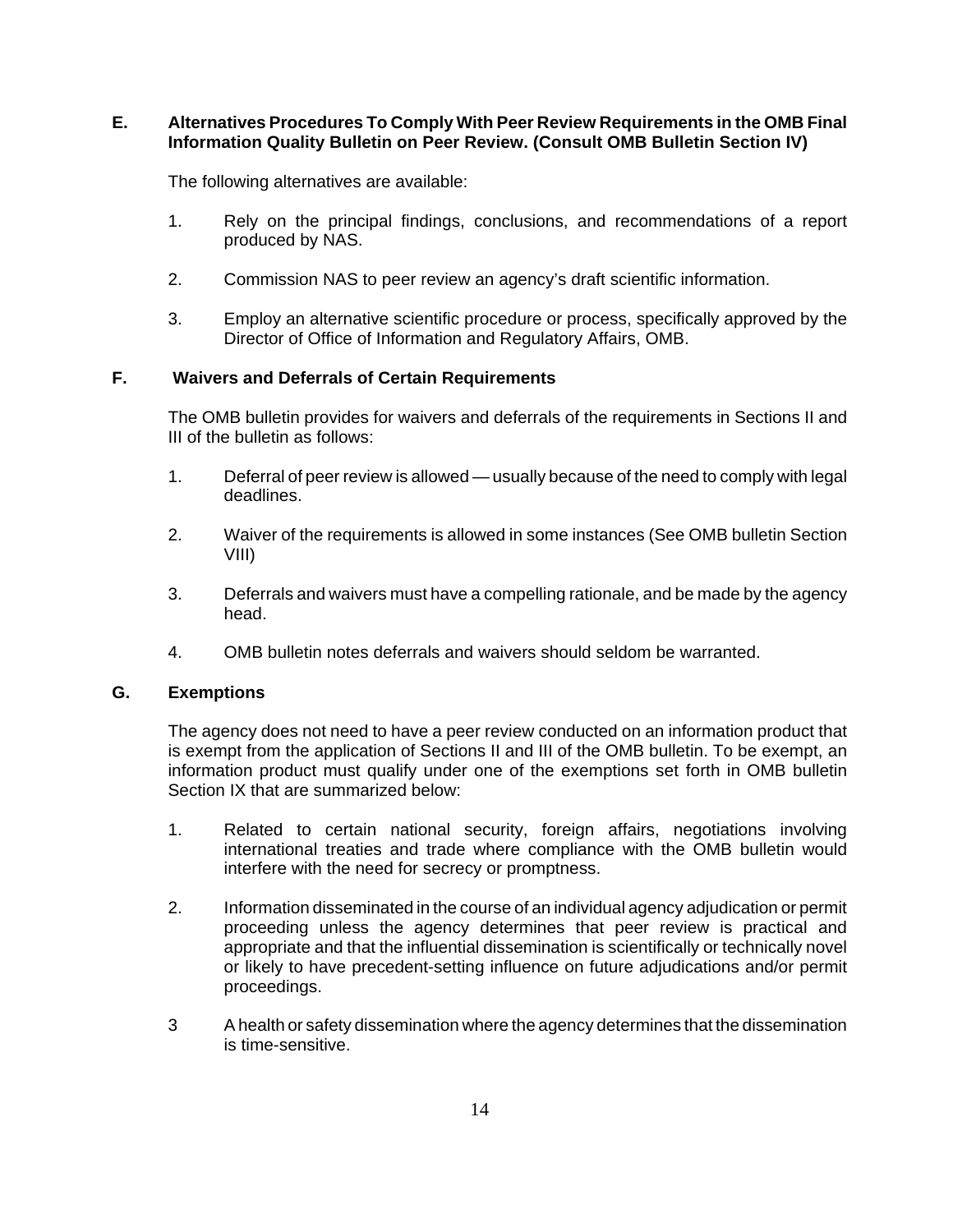- 4. An agency regulatory impact analysis or regulatory flexibility analysis subject to interagency review under Executive Order 12866, except for underlying data and analytical models.
- 5. Routine statistical information released by Federal statistical agencies and analyses of these data to compute standard indicators and trends.
- 6. Accounting, budget, actuarial, and financial information, including that which is generated or used by agencies that focus on interest rates, banking, currency, securities, commodities, futures, or taxes.
- 7. Information disseminated in connection with routine rules that materially alter entitlements, grants, user fees, or loan programs, or the rights and obligations of recipients thereof.
- 8. Information products exempted under the NRC Information Quality Guidelines.

### **H. Privacy and Confidentiality**

Individuals serving as peer reviewers have privacy interest about themselves. To the extent information about a reviewer (e.g. name, credentials, affiliations) will be disclosed along with his/her comments or analysis, the requirements of the Privacy Act, 5 U.S.C. 552a, as amended, must be applied including establishing a routine use for the disclosure.

### **I. Annual Report**

1. Responsibility for Preparing the Annual Report

The Director of OIS will prepare the NRC Annual Report required by Section VI of the guidelines.

2. Contents of the Annual Report

The report will consist of a summary of the peer reviews conducted by the agency during the fiscal year, including the following:

- a. The number of peer reviews conducted subject to the OMB bulletin (i.e., for influential scientific information and highly influential scientific assessments);
- b. The number of times alternative procedures were invoked;
- c. The number of times waivers or deferrals were invoked (and in the case of deferrals, the length of time elapsed between the deferral and the peer review);
- d. Any decision to appoint a reviewer pursuant to any exception to the applicable independence or conflict of interest standards of the OMB bulletin, including determinations by the Secretary pursuant to Section III(3)c);